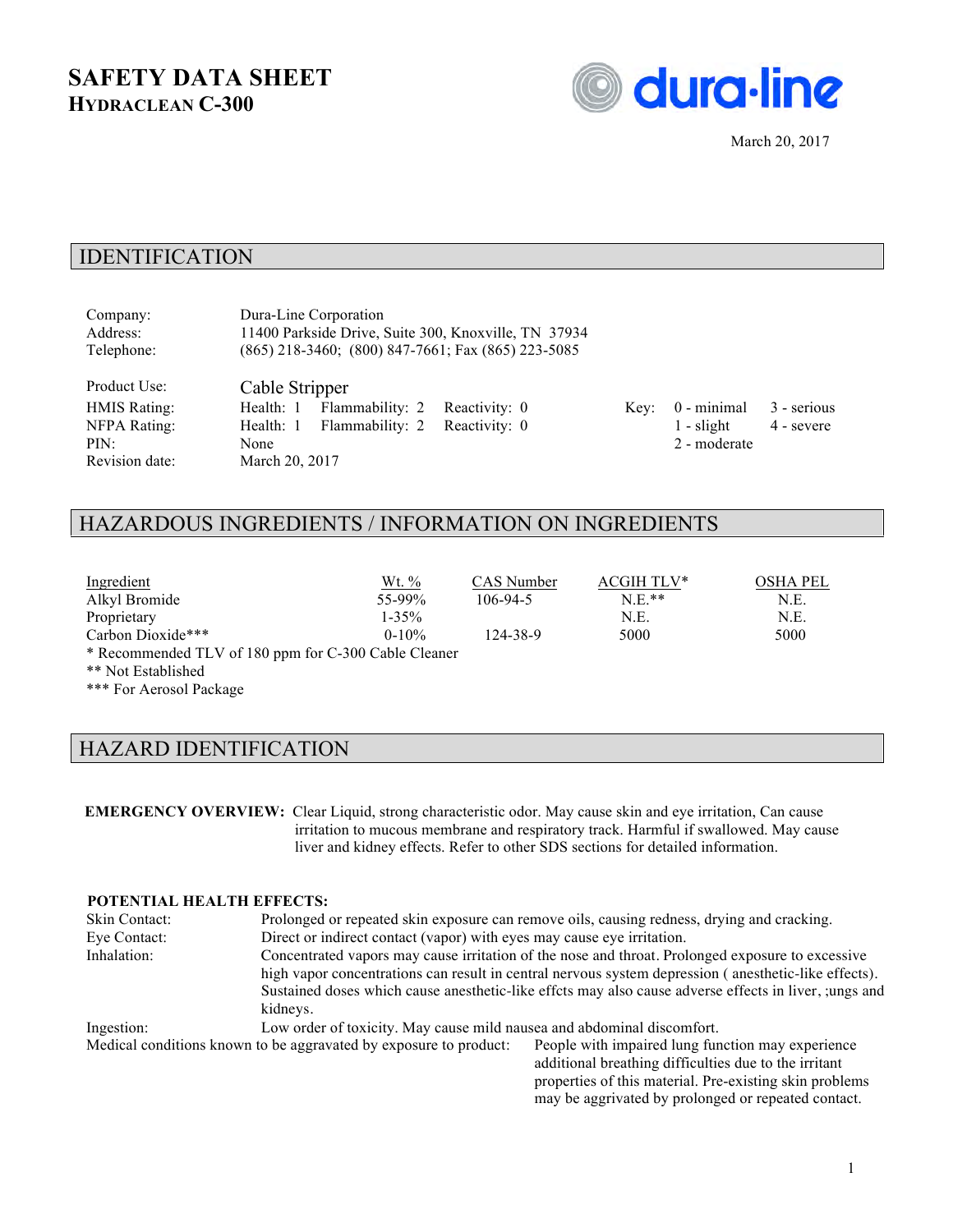## FIRST AID

| Skin Contact: | Remove contaminated clothing. Wash skin with soap and water. Get medical attention if irritation<br>persists.                                                                                |
|---------------|----------------------------------------------------------------------------------------------------------------------------------------------------------------------------------------------|
| Eyes:         | Immediately flush with plenty of water for at least 15 minutes and get medical attention.                                                                                                    |
| Inhalation:   | If irritation of nose or throat develops, move to fresh air. If irritation persists, seek medical attention.<br>If breathing is difficult, provide oxygen. Seek immediate medical attention. |
| Ingestion:    | Do not induce vomiting. Get prompt medical attention. Never give anything by mouth to an<br>unconscious person.                                                                              |
| emergency.    | NOTE: In all severe cases, contact a physician immediately. Local telephone operators can provide service numbers of regional                                                                |

### FIRE HAZARD

| Flash Point:                      | None $(TC)$                                                                                                                                                                                                        |
|-----------------------------------|--------------------------------------------------------------------------------------------------------------------------------------------------------------------------------------------------------------------|
| Flammable Limits in Air:          | Approximately 3-8 volume % in air                                                                                                                                                                                  |
| Extinguishing Media:              | Carbon dioxide, foam water spray, dry chemical.                                                                                                                                                                    |
| Special Fire Fighting Procedures: | Keep containers cool with water spray.                                                                                                                                                                             |
| Unusual Fire Hazards:             | Self-containing air masks should be used to enter smoky area in the event of a fire. Sealed<br>containers can build up pressure when exposed to high heat. In fires, toxic and corrosive gases<br>may be released. |

# ACCIDENTAL RELEASE MEASURES

Spills should be contained and cleaned immediately using suitable absorbent (clay, sand, dirt, etc.). Keep all sources of ignition away from spill. Keep out of drains, sewers or waterways. Do not flush area with water. Observe government regulations

## HANDLING AND STORAGE

Avoid eye contact. Avoid prolonged skin contact. Keep containers tightly closed, cool, dry, and away from sources of ignition. Use and store this product with adequate ventilation. Since empty containers may retain product residue (liquid and/or vapor) all label precautions must be observed.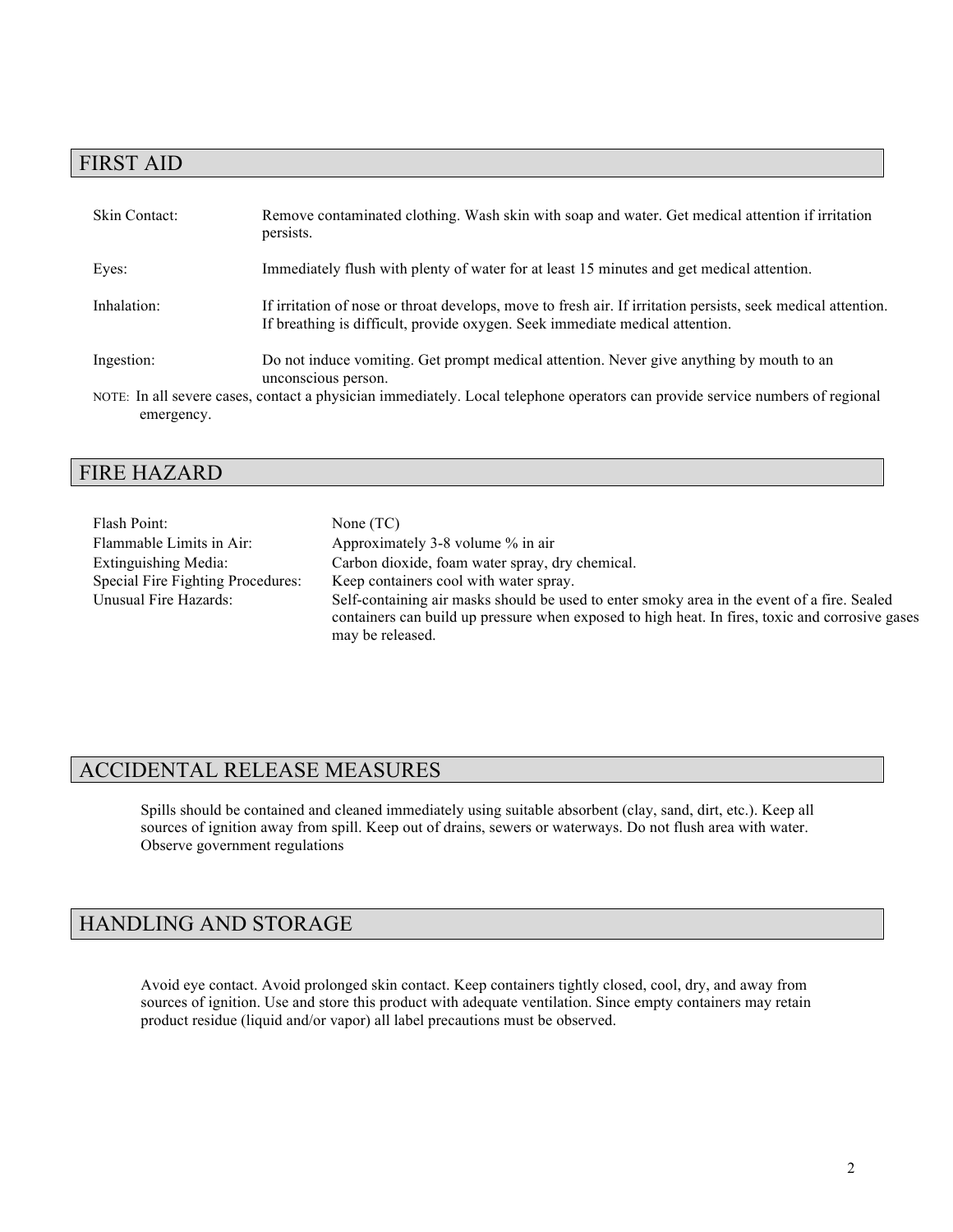## EXPOSURE CONTROLS / PERSONAL PROTECTION

Controls: Normal ventilation adequate. If exposure exceeds recommended limits, respirator protection is recommended. Personal Protection: Wear safety glasses to protect eyes. Wear suitable gloves to prevent drying and possible irritation if skin contact is repeated or prolonged. Respirators, if required, should be NIOSH approved type fitted with cartridges for organic vapors.

### PHYSICAL PROPERTIES

Initial Boiling Point (bulk): 160 °F Vapor Pressure: 139 mmHg @ 77 °F

Percent Volatile: 100% Vapor Density (air = 1): > 1 Specific Gravity: 1.2 Evaporation Rate (nBu Ac = 1): 6 Water Solubility: Negligible Appearance: Clear liquid Clear liquid VOC Content: 1183 g/L Clear Clear Clear Strong chara 1183 g/L Odor: Odor: Strong characteristic odor

## STABILITY AND REACTIVITY

| Stability:                            | Stable.                                                               |
|---------------------------------------|-----------------------------------------------------------------------|
| Incompatibility (Materials to Avoid): | Strong oxidizing agents and acids.                                    |
| Hazardous Polymerization:             | Will not occur.                                                       |
| Hazardous Decomposition Products:     | Soot, oxides of carbon if heated to combustion temperatures. HBr.     |
| Conditions to Avoid:                  | Avoid heat, flame, static electricity, and other sources of ignition. |

#### TOXICOLOGICAL INFORMATION

Carcinogenicity: Contains no known or suspected carcinogens listed with OSHA, IARC, NTP, or ACGIH. Threshold Limit Value: 180 ppm recommended TLV<br>WHMIS Information: According to available inform According to available information, the ingredients have not been found to show reproductive toxicity, teratogenicity, mutagenicity, skin sensitization, or synergistic toxic effects with other materials.

#### ECOLOGICAL INFORMATION

Eco toxicological Information: No data at this time.